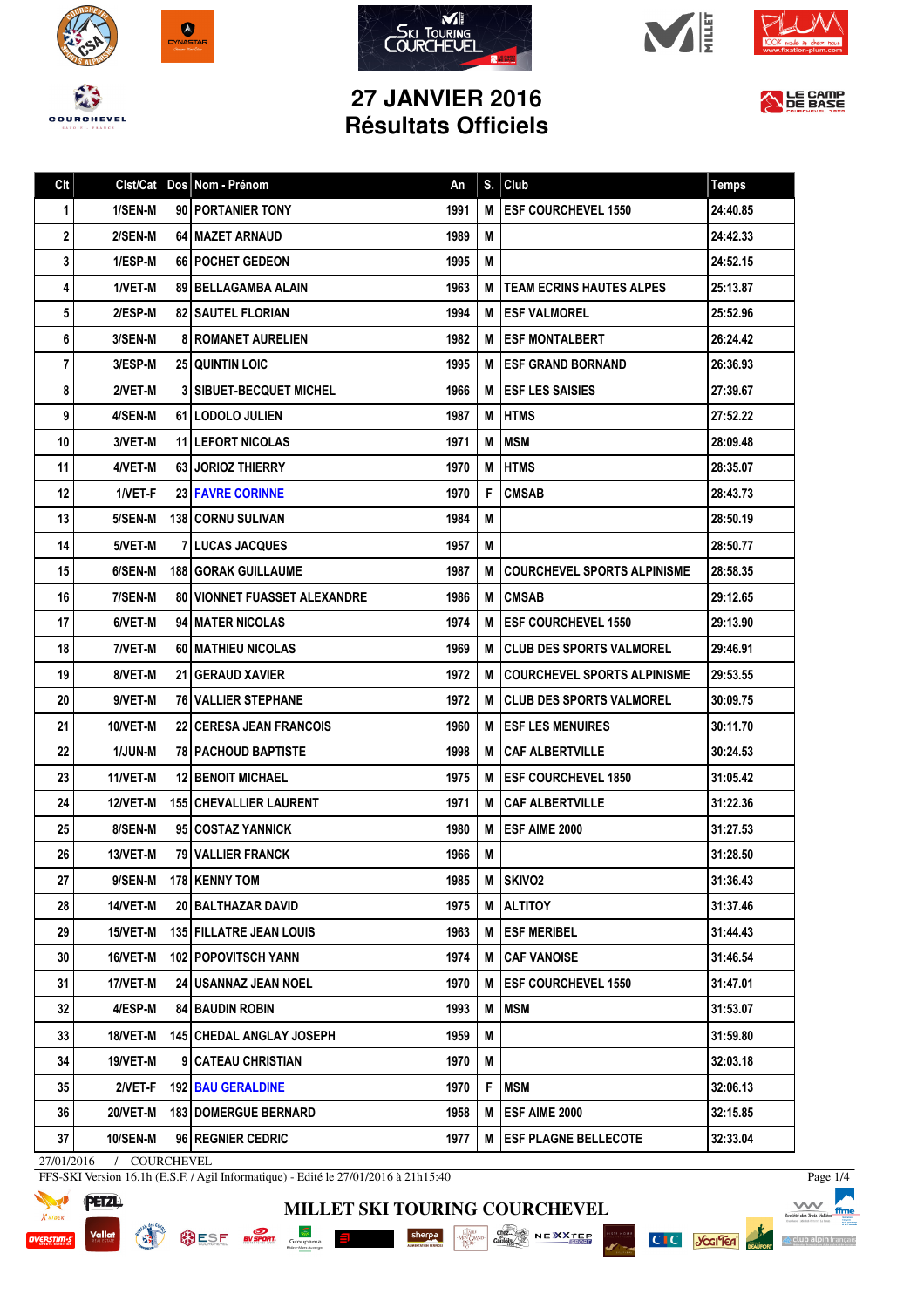| C <sub>It</sub> | Clst/Cat        | Dos Nom - Prénom                      | An   | S. | Club                               | <b>Temps</b> |
|-----------------|-----------------|---------------------------------------|------|----|------------------------------------|--------------|
| 38              | 11/SEN-M        | <b>62 CASACCIA FILIPPO</b>            | 1984 | M  | I MARMALADE SKI SCHOOL             | 32:35.05     |
| 39              | 21/VET-M        | 93 SIMOND PASCAL                      | 1967 | M  |                                    | 32:39.69     |
| 40              | 3/VET-F         | <b>160 LATHURAZ VERONIQUE</b>         | 1968 | F  | <b>COURCHEVEL SPORTS ALPINISME</b> | 32:51.21     |
| 41              | 22/VET-M        | <b>151   PALIJCZUK OLIVIER EVA</b>    | 1974 | M  | <b>COURCHEVEL SPORTS ALPINISME</b> | 33:12.58     |
| 42              | 1/CAD-M         | 129 COLLIARD DORIAN                   | 1999 | M  | <b>IMSM</b>                        | 33:38.62     |
| 43              | <b>12/SEN-M</b> | <b>141 COLARD PIERRE YVES</b>         | 1991 | M  |                                    | 33:52.12     |
| 44              | <b>13/SEN-M</b> | <b>162 MOURIN STANISLAS</b>           | 1986 | M  |                                    | 33:53.01     |
| 45              | 23/VET-M        | 137 PETITJEAN ROBERT                  | 1959 | M  | <b>COURCHEVEL SPORTS ALPINISME</b> | 33:57.54     |
| 46              | 24/VET-M        | <b>171 TOWNEND LEE</b>                | 1973 | M  |                                    | 34:00.45     |
| 47              | 1/ESP-F         | <b>101 CAMOIN FLORETTE</b>            | 1994 | F  | <b>IMSM</b>                        | 34:14.69     |
| 48              | 25/VET-M        | 130 MARSHALL KEITH                    | 1966 | M  | <b>HERRY BOZ</b>                   | 34:36.65     |
| 49              | 26/VET-M        | <b>163   MOULLEC JEAN-CLAUDE</b>      | 1971 | M  |                                    | 35:01.19     |
| 50              | 5/ESP-M         | <b>127 D'AMORE GREGORY</b>            | 1993 | M  | <b>ESF LA CLUSAZ</b>               | 35:05.73     |
| 51              | 1/SEN-F         | <b>109 DOHIN MARIE</b>                | 1984 | F  |                                    | 35:24.70     |
| 52              | <b>14/SEN-M</b> | <b>121 CHABROST ARNAUD</b>            | 1982 | M  |                                    | 35:57.97     |
| 53              | <b>15/SEN-M</b> | <b>198 WILLCOCKS MAX</b>              | 1982 | M  |                                    | 36:07.83     |
| 54              | 27/VET-M        | <b>144 SILVESTRE THIERRY</b>          | 1965 | M  |                                    | 36:13.64     |
| 55              | 28/VET-M        | <b>164 BRUSSON CHRISTOPHE</b>         | 1975 | M  | <b>ESF MONTALBERT</b>              | 36:14.36     |
| 56              | 29/VET-M        | <b>180 VITALE CHRISTIANO</b>          | 1970 | M  |                                    | 36:28.35     |
| 57              | 30/VET-M        | <b>193 PIRES ARMANDO</b>              | 1974 | M  |                                    | 36:31.31     |
| 58              | 31/VET-M        | <b>136 GIRARD GREGORY</b>             | 1975 | M  |                                    | 36:32.86     |
| 59              | 2/SEN-F         | <b>174 MAGISSON DIXANDRA</b>          | 1981 | F  |                                    | 36:35.06     |
| 60              | 32/VET-M        | <b>195 IMETGE DENIS</b>               | 1968 | M  | <b>ESF COURCHEVEL 1850</b>         | 36:41.51     |
| 61              | 16/SEN-M        | 65 HEBERT PIERRE YVES                 | 1989 | M  |                                    | 36:45.85     |
| 62              | 33/VET-M        | <b>157 MACKAY CHARLES</b>             | 1961 | M  |                                    | 37:01.59     |
| 63              | 34/VET-M        | 107 CATELLA NICOLAS                   | 1974 | M  | <b>CLUB DES SPORTS VALMOREL</b>    | 37:18.43     |
| 64              | 17/SEN-M        | <b>122   BASTIANI JEAN-CHRISTOPHE</b> | 1977 |    | M CAF ARAVIS                       | 37:20.65     |
| 65              | 4/VET-F         | <b>104 DOIX SEVERINE</b>              | 1976 | F  | <b>ESF COURCHEVEL 1850</b>         | 37:23.15     |
| 66              | 35/VET-M        | <b>134 IDE THIERSANT PASCAL</b>       | 1962 | M  |                                    | 37:23.84     |
| 67              | 5/VET-F         | <b>191 POMMAT STEPHANIE</b>           | 1976 | F  | <b>COURCHEVEL SPORTS ALPINISME</b> | 37:39.87     |
| 68              | 36/VET-M        | <b>124 PERRUS THIERRY</b>             | 1965 | M  |                                    | 37:41.56     |
| 69              | <b>18/SEN-M</b> | 148 BLANC TAILLEUR ARNAUD             | 1984 | М  | CAF MOUTIERS                       | 37:49.69     |
| 70              | 6/VET-F         | <b>103 BARTNICKI MIREILLE</b>         | 1970 | F  | <b>CAF ALBERTVILLE</b>             | 37:54.01     |
| 71              | <b>19/SEN-M</b> | 146 THEVENIOT PETER                   | 1987 | M  | <b>IMSM</b>                        | 38:05.74     |
| 72              | 3/SEN-F         | <b>190 CAILLET PAULINE</b>            | 1983 | F  | <b>ESF COURCHEVEL 1850</b>         | 38:19.09     |
| 73              | 4/SEN-F         | 285 POULET LAURENCE                   | 1977 | F  | <b>COURCHEVEL SPORTS ALPINISME</b> | 38:19.23     |
| 74              | 37/VET-M        | <b>158 SULLICE JEAN-MARC</b>          | 1964 | M  |                                    | 38:37.83     |
| 75              | 5/SEN-F         | <b>194   APPOLONIA JENNY</b>          | 1978 | F  | <b>COURCHEVEL SPORTS ALPINISME</b> | 38:39.48     |
| 76              | 1/JUN-F         | <b>139   CUEVAS FANTILLE</b>          | 1996 | F  |                                    | 38:48.49     |
| 77              | <b>20/SEN-M</b> | <b>278 GOMANE ALEXIS</b>              | 1981 | M  |                                    | 38:52.32     |
| 78              | 38/VET-M        | 133   BELL JIM                        | 1961 | М  |                                    | 39:02.90     |
| 79              | <b>39/VET-M</b> | 166 BLACK MARK                        | 1973 | М  |                                    | 39:06.33     |

27/01/2016 / COURCHEVEL

FFS-SKI Version 16.1h (E.S.F. / Agil Informatique) - Edité le 27/01/2016 à 21h15:41

Page 2/4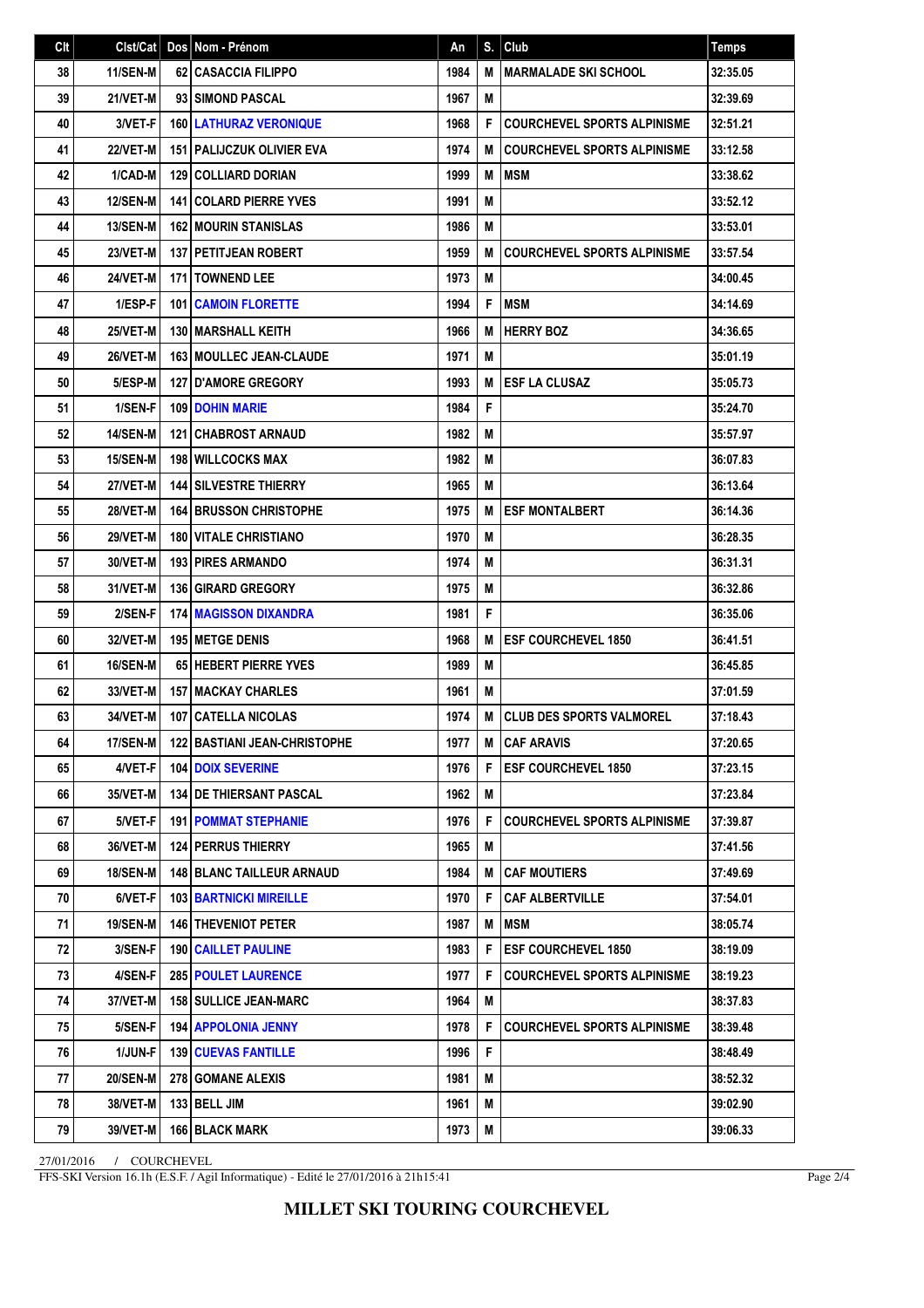| Clt | Clst/Cat        | Dos Nom - Prénom                   | An   | S. | Club                               | <b>Temps</b> |
|-----|-----------------|------------------------------------|------|----|------------------------------------|--------------|
| 80  | 2/CAD-M         | <b>185 COLLIARD CEDRIC</b>         | 2000 | M  | <b>MSM</b>                         | 39:06.73     |
| 81  | 1/SVET-M        | <b>298 REGNIER NOEL</b>            | 1946 | M  | <b>ESF COURCHEVEL 1550</b>         | 39:23.24     |
| 82  | 7/VET-F         | <b>167   GACHET MAUROZ PASCALE</b> | 1958 | F  | <b>ESF COURCHEVEL 1550</b>         | 39:29.41     |
| 83  | 1/CAD-F         | <b>181 DAVID CLEMENCE</b>          | 2000 | F  | <b>IMSM</b>                        | 39:29.55     |
| 84  | 40/VET-M        | 116 BAUDRON PASCAL                 | 1964 | M  | <b>IFFS USCORG</b>                 | 39:35.74     |
| 85  | 41/VET-M        | <b>260   PACHOUD ERIC</b>          | 1963 | M  |                                    | 39:45.44     |
| 86  | 2/ESP-F         | <b>131 GUILLERMO CHARLOTTE</b>     | 1994 | F  | <b>ESF COURCHEVEL 1850</b>         | 39:52.55     |
| 87  | 42/VET-M        | <b>154 JAMING DIDIER</b>           | 1965 | M  |                                    | 40:06.97     |
| 88  | <b>21/SEN-M</b> | 184 GUNTZ JEREMY                   | 1983 | M  | <b>ESF COURCHEVEL 1550</b>         | 40:08.32     |
| 89  | 6/SEN-F         | <b>156 REGNIER CECILE</b>          | 1977 | F  | <b>VEO 2000 LA PLAGNE</b>          | 40:21.68     |
| 90  | 43/VET-M        | <b>150 D'AVEZAC PHILIPPE</b>       | 1958 | M  |                                    | 40:36.90     |
| 91  | 8/VET-F         | <b>281 BATCHELOR MELANIE</b>       | 1970 | F  |                                    | 41:04.65     |
| 92  | <b>22/SEN-M</b> | <b>186 CONTI GUILLAUME</b>         | 1986 | M  |                                    | 41:28.95     |
| 93  | 2/SVET-M        | <b>257   DOIX PHILIPPE</b>         | 1947 | M  | <b>ESF COURCHEVEL 1850</b>         | 41:58.10     |
| 94  | <b>23/SEN-M</b> | <b>256 LEGROS THOMAS</b>           | 1987 | M  | <b>FFS USCORG</b>                  | 42:09.74     |
| 95  | 1/SVET-F        | <b>128 MONGELLAZ MICHELE</b>       | 1956 | F  |                                    | 42:09.94     |
| 96  | 9/VET-F         | 189 MCGREE SAM                     | 1970 | F  |                                    | 42:27.05     |
| 97  | <b>24/SEN-M</b> | <b>152 TANA LOIC</b>               | 1985 | M  |                                    | 42:41.20     |
| 98  | 44/VET-M        | 299 LOUBIE SEBASTIEN               | 1973 | M  |                                    | 42:41.71     |
| 99  | 10/VET-F        | <b>112 ROBINSON LOUISE</b>         | 1966 | F  |                                    | 42:53.84     |
| 100 | 45/VET-M        | <b>187 MEUNIER BRUNO</b>           | 1973 | M  | <b>IFFS USCORG</b>                 | 42:55.58     |
| 101 | <b>25/SEN-M</b> | <b>132 BLATON ALEXIS</b>           | 1980 | M  |                                    | 43:12.14     |
| 102 | 46/VET-M        | <b>263 BUSTAMANTE MANUEL</b>       | 1964 | M  |                                    | 44:26.40     |
| 103 | 47/VET-M        | 282 MUGNIER PHILIPPE               | 1959 | M  | <b>ESF COURCHEVEL 1850</b>         | 44:32.69     |
| 104 | 26/SEN-M        | <b>265 BRUNETTI MAXIME</b>         | 1987 | M  | <b>CSCP</b>                        | 44:38.76     |
| 105 | 11/VET-F        | 280 MOULLEC BRIGITTE               | 1972 | F  |                                    | 45:09.96     |
| 106 | 3/SVET-M        | 221 JANNI ROBERT                   | 1953 |    | M ESF COURCHEVEL 1550              | 45:20.83     |
| 107 | <b>27/SEN-M</b> | 234 DROIT BENJAMIN                 | 1983 | M  |                                    | 45:59.97     |
| 108 | 7/SEN-F         | 300 FRANCHINO MIREILLE             | 1979 | F  | <b>COURCHEVEL SPORTS ALPINISME</b> | 46:04.27     |
| 109 | 12/VET-F        | <b>242 COUSSONNEAU CLEMENCE</b>    | 1975 | F  |                                    | 46:07.09     |
| 110 | 13/VET-F        | <b>250 MALBRAN FLORENCIA</b>       | 1975 | F  |                                    | 46:31.79     |
| 111 | <b>28/SEN-M</b> | 270 ROCHET JEAN STEPHANE           | 1989 | M  |                                    | 46:37.75     |
| 112 | 8/SEN-F         | <b>254 GUIGONNET MARCELLA</b>      | 1989 | F  |                                    | 46:49.69     |
| 113 | 2/SVET-F        | <b>223 BAUDRON VIVIANE</b>         | 1956 | F  | <b>IFFS USCORG</b>                 | 47:04.79     |
| 114 | 48/VET-M        | 226 LEFEBVRE SEBASTIEN             | 1973 | M  |                                    | 47:10.48     |
| 115 | 49/VET-M        | 264   CELLIER OLIVIER              | 1972 | M  |                                    | 47:17.06     |
| 116 | 14/VET-F        | <b>161 VERHELST CATHERINE</b>      | 1972 | F  |                                    | 47:17.97     |
| 117 | 50/VET-M        | <b>218   SPADA STEPHANE</b>        | 1971 | M  | <b>TEAM BIDJON</b>                 | 47:34.39     |
| 118 | <b>29/SEN-M</b> | 293 BELLI DAMIEN                   | 1977 | M  |                                    | 48:00.51     |
| 119 | 30/SEN-M        | 261 BULTEAU PAUL                   | 1992 | M  |                                    | 48:18.70     |
| 120 | 9/SEN-F         | <b>273 MIGNOT MARIANNE</b>         | 1992 | F  |                                    | 48:40.53     |
| 121 | 15/VET-F        | 200 BELL NICKI                     | 1972 | F  |                                    | 48:50.38     |

27/01/2016 / COURCHEVEL

FFS-SKI Version 16.1h (E.S.F. / Agil Informatique) - Edité le 27/01/2016 à 21h15:41

Page 3/4